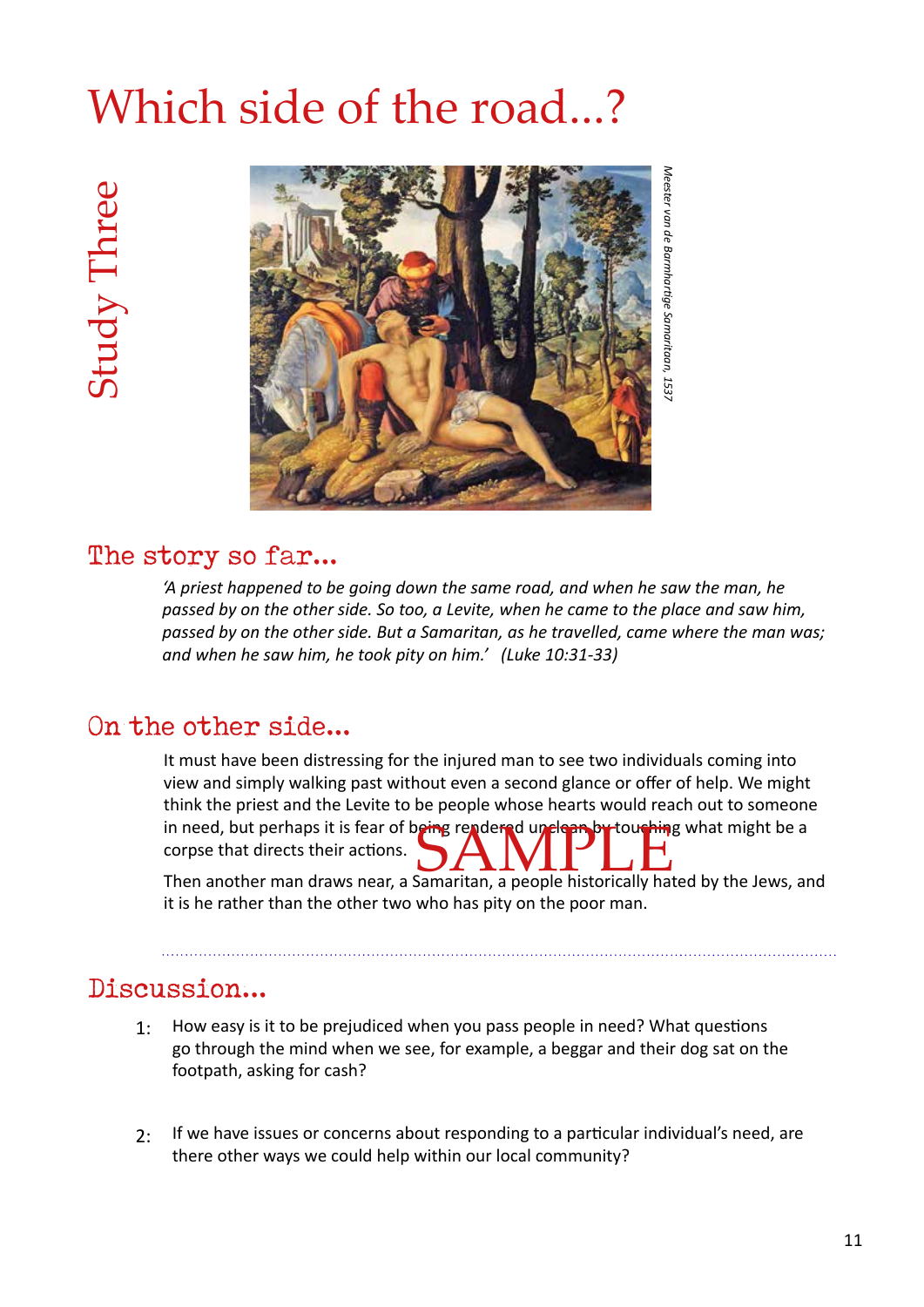# Duties to neighbours - offer assistance

#### (Read Matthew 25:34-40, Deuteronomy 22:1-4)

The story of the Good Samaritan is in part a comment on the religious culture of the day, fear of becoming unclean by touching a body affecting the behaviour of the two who walk quickly past the victim. The passage from Matthew is part of a collection of Jesus's words about the end times, 'the coming of the Son of Man' (24:39) and his condemnation of the way the religious leaders were treating ordinary people whilst indulging their own greed and feelings of self-worth. He points toward a day of judgement, and a discussion begins between the disciples about who might be worthy of being called 'righteous' in God's eyes.

Jesus talks of the King separating the people out as sheep and goats, the sheep receiving their inheritance for the way they treated him, fed when hungry, clothed when naked, refreshed when thirsty, visited when in prison.

The reaction of those who receive their reward (the sheep) is one of shock, for they cannot recall when they did these acts of kindness, and in that reaction is the answer to their question, as these were actions done instinctively. And, says Jesus, in caring for the needs of 'one of the least of these brothers of and sisters of mine', they have served Him. E who religion in Plantit



*Separation of sheep and goats, Byzantine mosaic*

The emphasis here is on the care of all believers, but that does not negate the responsibility toward the larger population where there is a need.

Deuteronomy brings instruction on a specific subject, the stray animal which was such an important asset to its owner, and it reflects ancient Hittite Laws of around 1500 BC, which stated that a finder could make use of a stray animal (ox, horse, or mule) but only until the owner located it, when it should be handed back. The responsibility is to care for the lost animal, treating it as if it was your own, as well as honesty.

This same rule should, of course, apply to anything one loses and another finds.

# Discussion...

- Is there a difference between putting money into a charity collection tin now and then because you want to support a current appeal for help, and the description that Jesus uses for the 'sheep'? 1:
- A lot of government aid given to poor and developing nations comes with strings attached, regarding trade or future favours. Is that a fair approach to helping others? 2: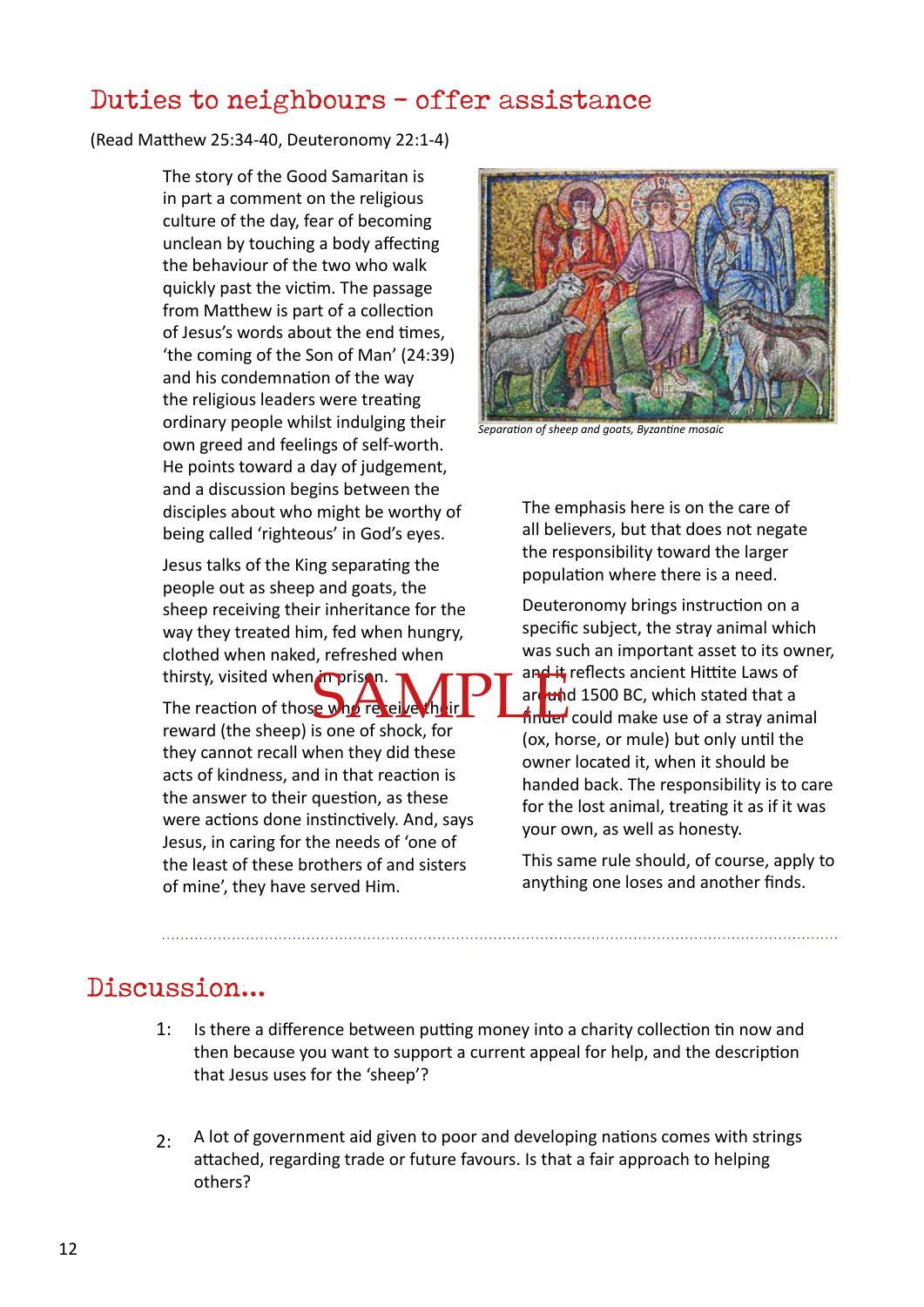# Duties to neighbours - show fairness and honesty

(Read Ephesians 4:25-27, Zechariah 8:16-17, Leviticus 6:1-7)

Paul talks of believers taking off the old life and putting on the new to show their spiritual union with Christ, and that will probably mean quite a reversal in the way many live their daily lives. Be open, honest, and truthful with your neighbours, he says, rather than cheating, failing to keep promises, betraying confidences, or flattery for the purpose of gain. He is echoing the instruction in Zechariah, which in our reading ends with the words, 'I hate all this, declares the Lord.'

Paul also includes helpful advice to not let the sun go down while you are still angry. The sooner these issues are sorted and not allowed to fester, the less anguish and lingering heartache remains on either side.

Leviticus introduces the concept of the 'guilt offering' in cases of dishonesty

and deception. There seems to be a distinction between these and the sin of outright stealing, for which a court could issue a fine. The guilt offering may well have covered such actions as would have been difficult to prove in court, being things obtained by false representation or keeping a lost-and-found item. There is also the situation where a person's own conscience convicts them.

The guilt offering applied to both rich and poor, as did court fines. Restitution was required as well as a fine and the offering of a ram so that the priest could make atonement for them before God. The message is that although forgiveness might be free, it does not mean that it is free of obligation.

### Discussion...

What is your opinion of Paul's call to not let the sun go down whilst still angry? How easy can that be, and indeed, might there potentially be health benefits? 1:

**SAMPLE** 

- As you read the passage from Leviticus, does the equality of cost across all levels of society seem fair, and why might it have been set like this?  $2:$
- Do you think the guilt offering is a useful concept, even if not in its original form, for today? 3:

'Here are the values that I stand for: honesty, equality, kindness, compassion, treating people the way you want to be treated and helping those in need. To me, those are traditional values.' (Ellen DeGeneres)

'It's discouraging to think how many people are shocked by honesty and how few by deceit.'(Noel Coward)